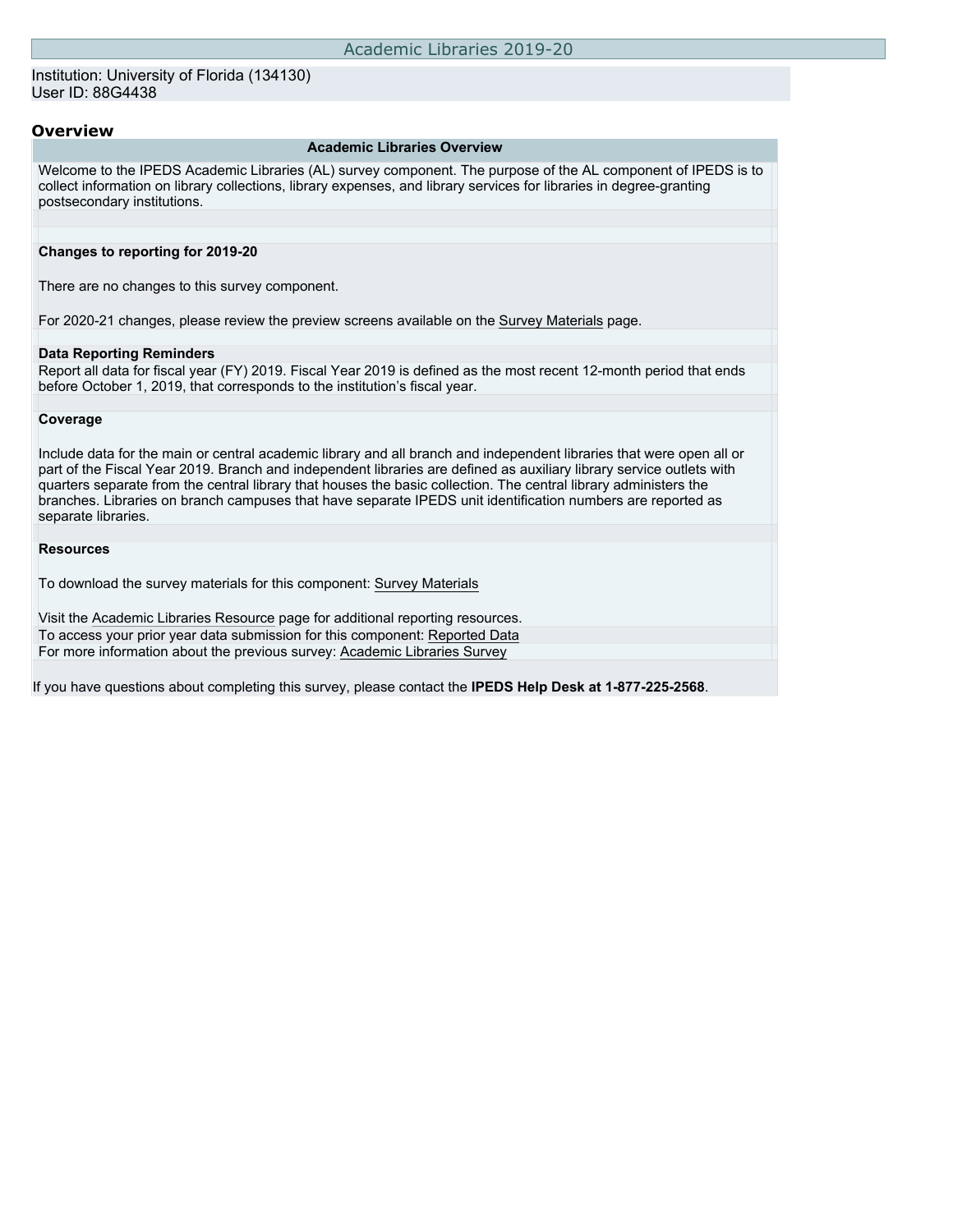Institution: University of Florida (134130) User ID: 88G4438

## **Parent child allocation factors**

The **Academic Libraries survey** report submitted under this UnitID is a combined report that includes data for all the locations listed below. Because this is a combined report, you must provide allocation factors that indicate how the data should be distributed among all included institutions. Allocation factors are percentages. The allocation factors you provide will be used to allocate reported data to each component location and create derived variables for the **IPEDS Data Feedback Reports**.

Enter allocation factors in the spaces provided; use whole numbers only. Percentages must add to 100%. You may not leave any cell blank. You will not be able to lock your data if this section is not completed.

| UnitID          | Name of Institution                                                                                                                                                                                                                                                | City, State     | <b>Allocation factor</b> | 2018-19<br><b>Allocation</b><br>factor |
|-----------------|--------------------------------------------------------------------------------------------------------------------------------------------------------------------------------------------------------------------------------------------------------------------|-----------------|--------------------------|----------------------------------------|
| 134130          | University of Florida                                                                                                                                                                                                                                              | Gainesville, FL | 100<br>$\frac{0}{0}$     | 100                                    |
| 484473          | University of Florida-Online                                                                                                                                                                                                                                       | Gainesville, FL | $\frac{0}{0}$            | Ω                                      |
|                 |                                                                                                                                                                                                                                                                    | Total:          | 100<br>$\frac{0}{0}$     |                                        |
| 1-877-225-2568. | If this list of institutions is not complete, or is incorrect in any way, or if you would like to report data for each<br>component institution instead of submitting a combined report, or if you have any questions or concerns,<br>please call the Help Desk at |                 |                          |                                        |
|                 | You may use the space below to <b>provide context</b> for the data you've reported above.                                                                                                                                                                          |                 |                          |                                        |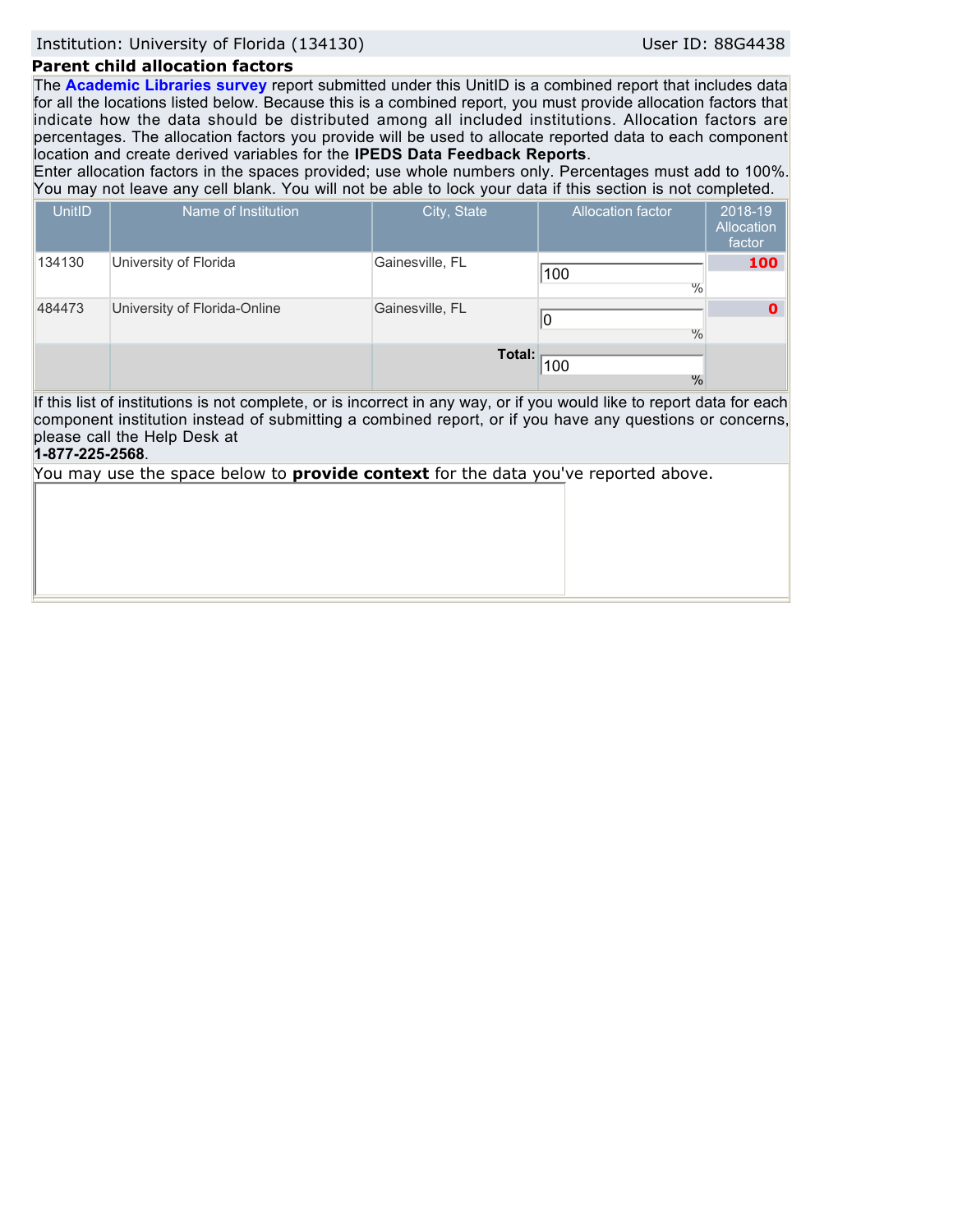| Institution: University of Florida (134130)<br>User ID: 88G4438                             |                                    |
|---------------------------------------------------------------------------------------------|------------------------------------|
| <b>Screening Questions</b><br>Were your annual total library expenses for Fiscal Year 2019: |                                    |
| Less than \$100,000                                                                         | Greater than or equal to \$100,000 |
| Is the library collection entirely electronic?                                              |                                    |
| $\odot$ No                                                                                  | Yes A                              |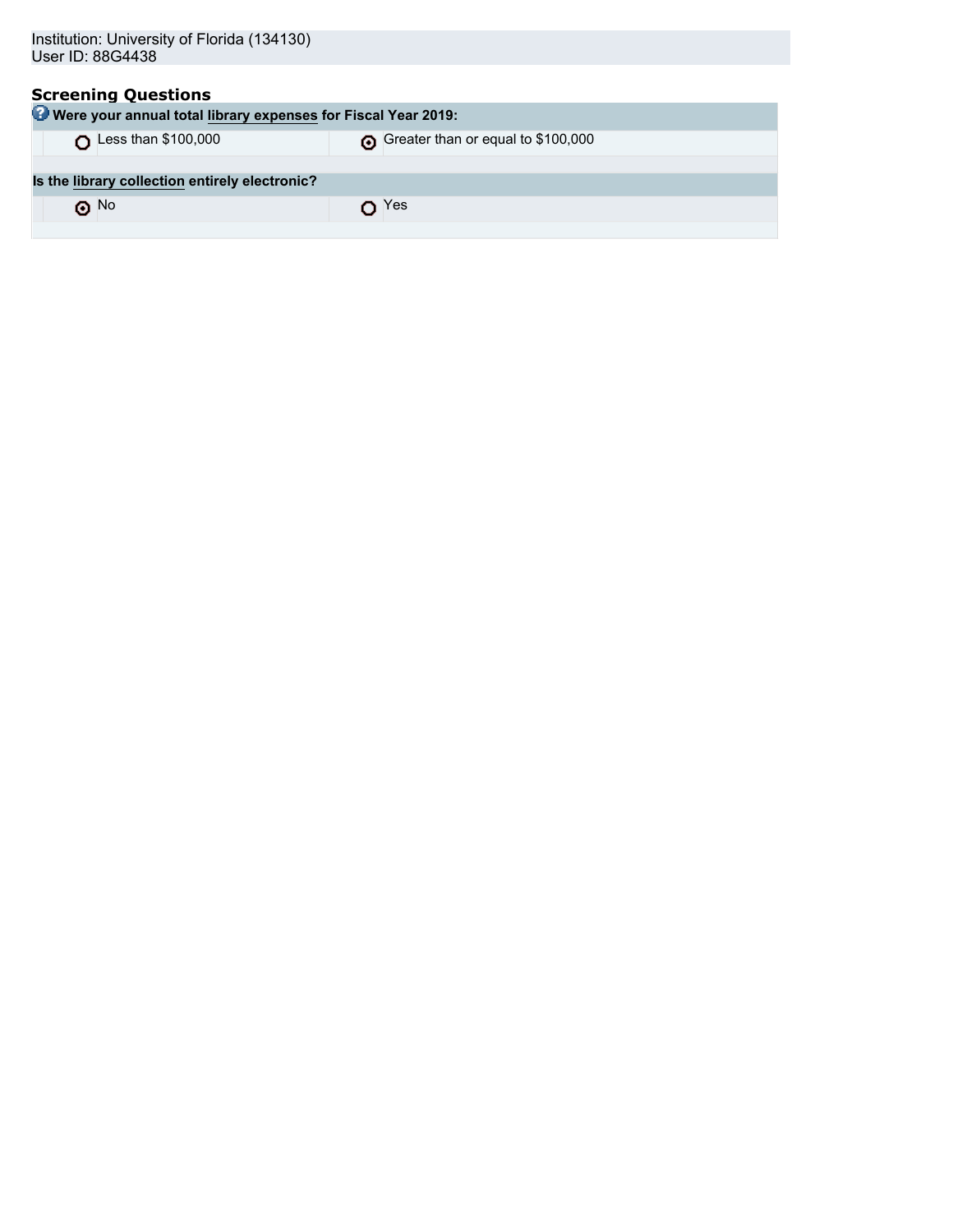| <b>Library Collections/Circulation and Interlibrary Loan Services</b>                                                                                                             |                                                                               | Section I:                  |                           |                             |                          |        |  |
|-----------------------------------------------------------------------------------------------------------------------------------------------------------------------------------|-------------------------------------------------------------------------------|-----------------------------|---------------------------|-----------------------------|--------------------------|--------|--|
| For all degree-granting institutions                                                                                                                                              |                                                                               |                             |                           |                             |                          |        |  |
| with library expenses >0 and/or access to a library collection<br>NOTE - This section of the survey collects data on selected types of material. It does not cover all materials. |                                                                               |                             |                           |                             |                          |        |  |
|                                                                                                                                                                                   | Report the total number of each category held at the END of Fiscal Year 2019. |                             |                           |                             |                          |        |  |
| <b>Library Collections</b>                                                                                                                                                        | <b>Physical</b>                                                               |                             | <b>Digital/Electronic</b> |                             | <b>Total</b>             |        |  |
|                                                                                                                                                                                   |                                                                               | <b>Prior Year</b><br>Amount |                           | <b>Prior Year</b><br>Amount |                          |        |  |
| <b>Books</b>                                                                                                                                                                      | 3,731,990                                                                     | 5,166,684                   | 1,496,176                 | 1,493,534                   |                          |        |  |
| Databases                                                                                                                                                                         |                                                                               |                             | 1,304                     | 1,092                       |                          |        |  |
| Media                                                                                                                                                                             | $\bigcirc$ 1,162,083                                                          | 827,509                     | 264,709                   | 157,019                     |                          |        |  |
| Serials                                                                                                                                                                           | $\bigcirc$ 85,350                                                             | 2,932                       | $\bigcirc$ 63,236         | 145,820                     |                          |        |  |
| <b>Total</b>                                                                                                                                                                      | 4,979,423                                                                     | 5,997,125                   | 1,825,425                 | 1,797,465                   | 6,804,848                |        |  |
| <b>U</b> Library Circulation                                                                                                                                                      | 91,203                                                                        | 109,408                     | 1,577,341                 | 1,511,582                   | 1,668,544                |        |  |
| Does your institution have Interlibrary Loan Services ?                                                                                                                           |                                                                               |                             |                           |                             |                          |        |  |
| $O$ No                                                                                                                                                                            |                                                                               |                             |                           |                             |                          |        |  |
| $\odot$ Yes                                                                                                                                                                       |                                                                               |                             |                           |                             |                          |        |  |
| <b>Interlibrary Loan Services</b>                                                                                                                                                 |                                                                               |                             | <b>Number</b>             |                             | <b>Prior Year Amount</b> |        |  |
| Total interlibrary loans and documents provided to<br>other libraries                                                                                                             |                                                                               |                             |                           | $\bigcirc$ 8.302            |                          | 26,723 |  |
| Total interlibrary loans and documents received                                                                                                                                   |                                                                               |                             |                           | $\triangleright$ 22,303     |                          | 46.276 |  |

**You may use the space below to provide context for the data you've reported above. This context box will not**

**be posted on the [College Navigator Website.](http://nces.ed.gov/collegenavigator/)**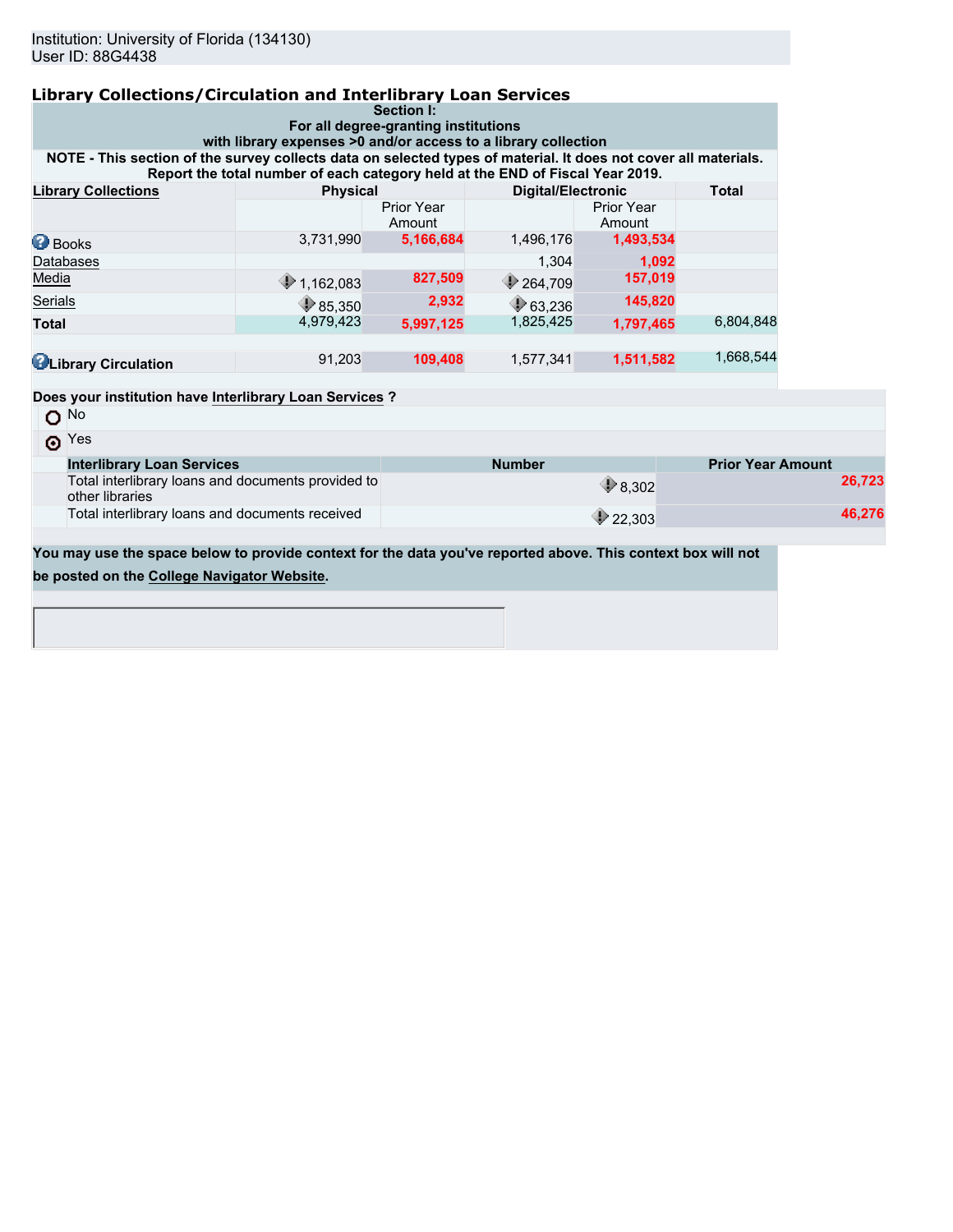| <b>Expenses</b>                                                                                                                                                 |                      |                          |
|-----------------------------------------------------------------------------------------------------------------------------------------------------------------|----------------------|--------------------------|
| <b>Section II:</b><br>For degree-granting institutions with                                                                                                     |                      |                          |
| library expenses >= \$100,000                                                                                                                                   |                      |                          |
| Library expenses should be reported for the most recent 12-month period that corresponds to your institution's<br>fiscal year that ends before October 1, 2019. |                      |                          |
|                                                                                                                                                                 |                      | <b>Prior Year Amount</b> |
| Undicate the number of branch and independent<br><b>libraries</b>                                                                                               | 8                    | 8                        |
| (exclude the main or central library).                                                                                                                          |                      |                          |
| <b>BExpenses</b>                                                                                                                                                | <b>Amount</b>        |                          |
| Total salaries and wages for the library staff                                                                                                                  | 13,847,539           | 15,772,311               |
| Are staff fringe benefits paid out of the library budget?                                                                                                       |                      |                          |
| No<br>O                                                                                                                                                         |                      |                          |
| <b>Total Fringe benefits</b><br>$\odot$ Yes                                                                                                                     | 4.472.709            | 4,608,062                |
| <b>Materials/services expenses</b>                                                                                                                              |                      |                          |
| One-time purchases of books, serial back-files, and other<br>materials                                                                                          | 1,308,856            |                          |
| Ongoing commitments to subscriptions                                                                                                                            | 13,117,578           |                          |
| All other materials/services costs                                                                                                                              | 913,369              |                          |
| <b>Total materials/services expenses</b>                                                                                                                        | 15,339,803           | 13,685,999               |
| <b>Operations and maintenance expenses</b>                                                                                                                      |                      |                          |
| <b>Preservation services</b>                                                                                                                                    | 0                    |                          |
| All other operations and maintenance expenses                                                                                                                   | 6,616,224            |                          |
| Total operations and maintenance expenses                                                                                                                       | $\bigcirc$ 6,616,224 | 3,960,041                |
|                                                                                                                                                                 |                      |                          |
| <b>Total Expenses</b>                                                                                                                                           | 40,276,275           | 38,026,413               |
| <b>Total Expenses (minus Fringe Benefits)</b>                                                                                                                   | 35,803,566           | 33,418,351               |

**You may use the space below to provide context for the data you've reported above. This context box will not be posted on the [College Navigator Website.](http://nces.ed.gov/collegenavigator/)**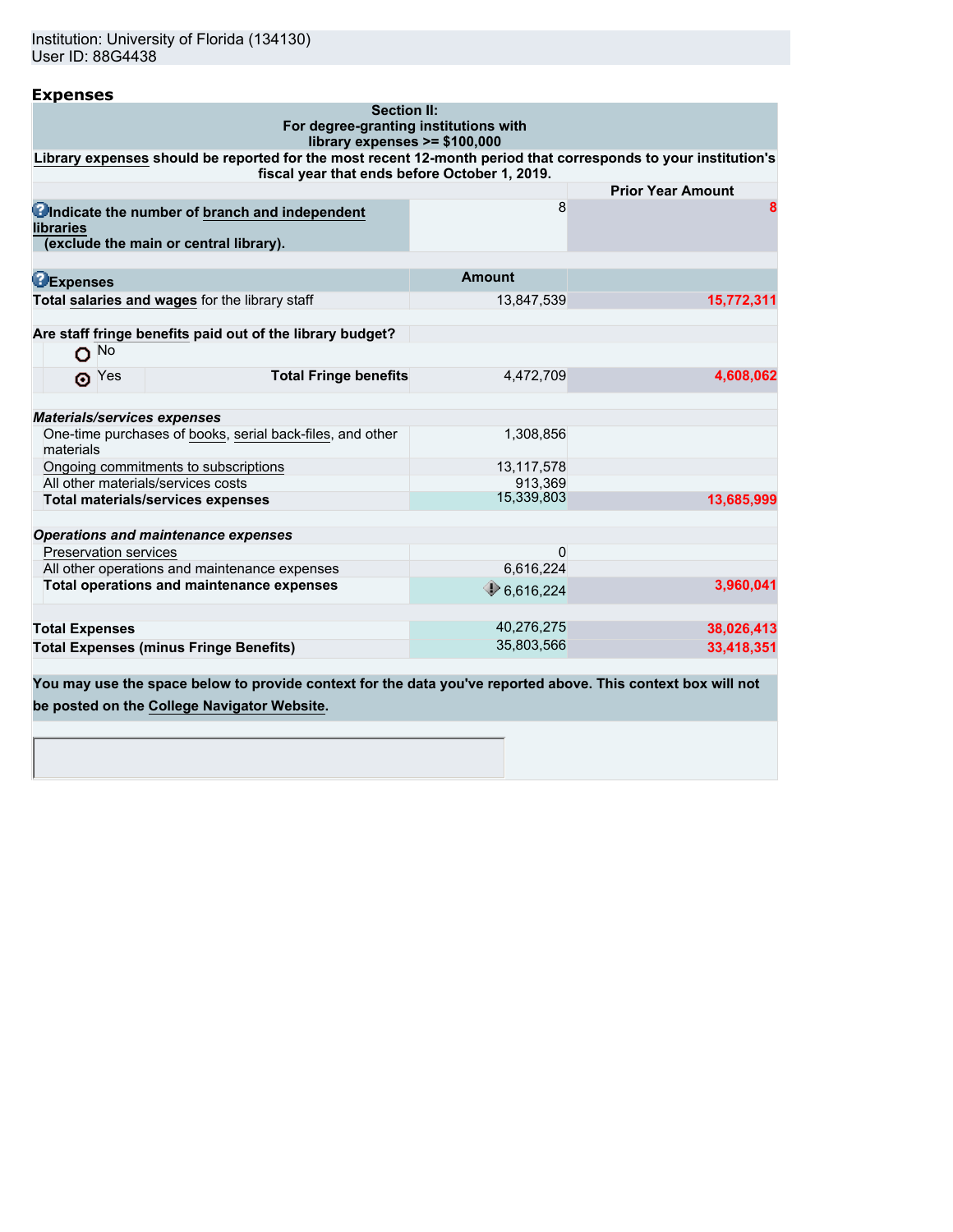## **Prepared by**

The name of the preparer is being collected so that we can follow up with the appropriate person in the event that there are questions concerning the data. The Keyholder will be copied on all email correspondence to other preparers. The time it took to prepare this component is being collected so that we can continue to improve our estimate of the reporting burden associated with IPEDS. Please include in your estimate the time it took for you to review instructions, query and search data sources, complete and review the component, and submit the data through the Data Collection System.

| Thank you for your assistance.                                                                                                    |                                           |                                                            |                      |                                            |
|-----------------------------------------------------------------------------------------------------------------------------------|-------------------------------------------|------------------------------------------------------------|----------------------|--------------------------------------------|
|                                                                                                                                   |                                           |                                                            |                      |                                            |
| This survey component was prepared by:                                                                                            |                                           |                                                            |                      |                                            |
|                                                                                                                                   | Keyholder                                 | <b>SFA Contact</b>                                         |                      | <b>HR Contact</b>                          |
|                                                                                                                                   | <b>Finance Contact</b>                    | Academic Library Contact                                   |                      | Other                                      |
|                                                                                                                                   | Name: Laura Spears                        |                                                            |                      |                                            |
|                                                                                                                                   | Email: laura.spears@ufl.edu               |                                                            |                      |                                            |
|                                                                                                                                   |                                           |                                                            |                      |                                            |
| How many staff from your institution only were involved in the data collection and reporting process of this<br>survey component? |                                           |                                                            |                      |                                            |
|                                                                                                                                   | 6.00 Number of Staff (including yourself) |                                                            |                      |                                            |
|                                                                                                                                   |                                           |                                                            |                      |                                            |
| How many hours did you and others from your institution only spend on each of the steps below when                                |                                           |                                                            |                      |                                            |
| responding to this survey component?                                                                                              |                                           |                                                            |                      |                                            |
|                                                                                                                                   |                                           |                                                            |                      |                                            |
| Exclude the hours spent collecting data for state and other reporting purposes.                                                   |                                           |                                                            |                      |                                            |
| <b>Staff member</b>                                                                                                               | <b>Collecting Data</b><br><b>Needed</b>   | <b>Revising Data to Match</b><br><b>IPEDS Requirements</b> | <b>Entering Data</b> | <b>Revising and</b><br><b>Locking Data</b> |
| Your office                                                                                                                       | 6.00 hours                                | 3.00 hours                                                 | 1.00 hours           | 1.00 hours                                 |
| <b>Other offices</b>                                                                                                              | 12.00 hours                               | 2.00 hours                                                 | 0.00 hours           | 0.00 hours                                 |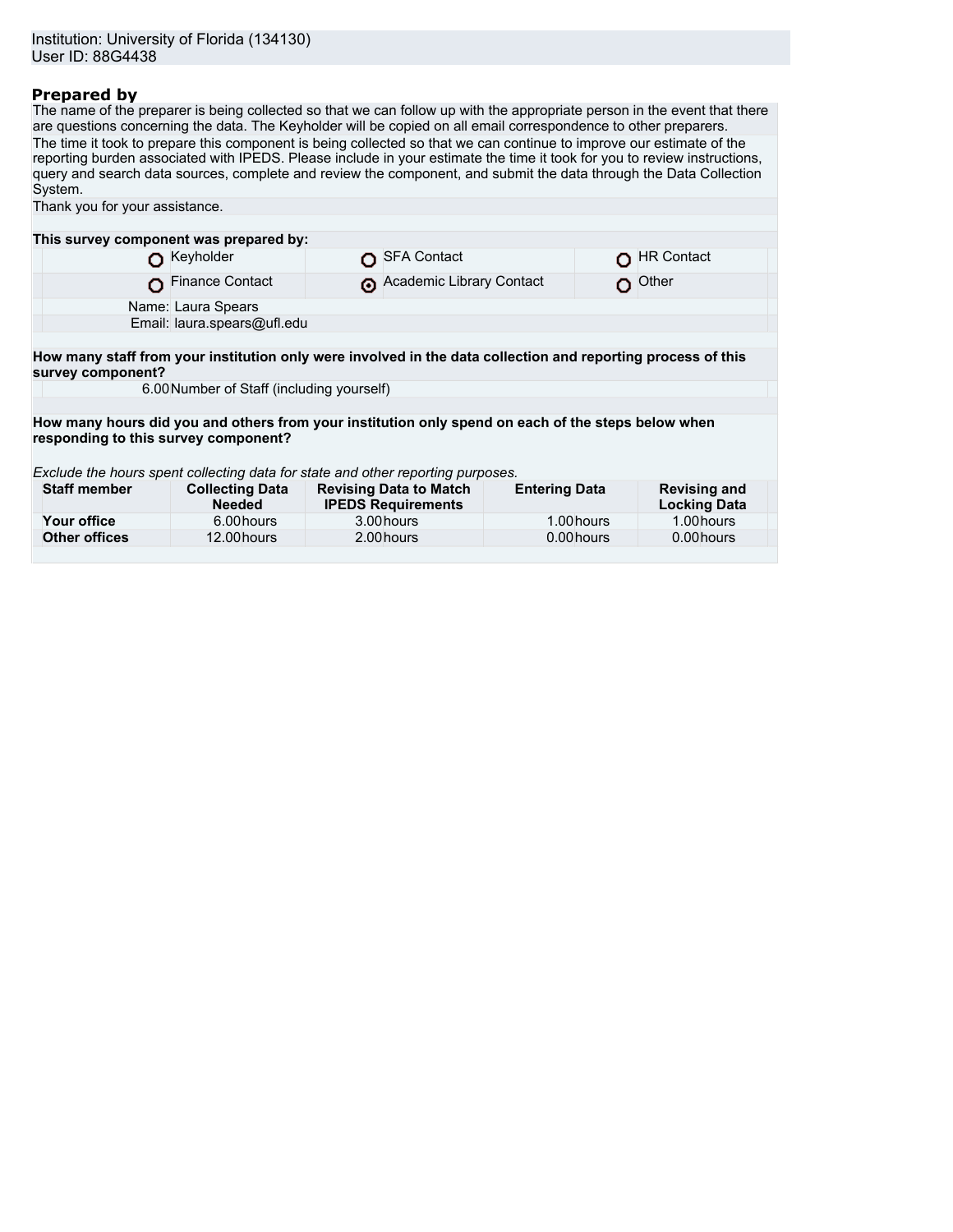### **Summary**

### **Academic Libraries Component Summary**

IPEDS collects important information regarding your institution. All data reported in IPEDS survey components become available in the IPEDS Data Center and appear as aggregated data in various Department of Education reports. Additionally, some of the reported data appears in your institution's Data Feedback Report (DFR). The purpose of this summary is to provide you an opportunity to view some of the data that, when accepted through the IPEDS quality control process, will appear on your DFR. Data Feedback Reports will be available through the [Data](https://nces.ed.gov/ipeds/use-the-data) [Center](https://nces.ed.gov/ipeds/use-the-data) and sent to your institution's CEO in November 2019.

Please review your data for accuracy. If you have questions about the data displayed below after reviewing the data reported on the survey screens, please contact the IPEDS Help Desk at: 1-877-225-2568 or ipedshelp@rti.org.

| Library<br><b>Collections/Circulation</b> | <b>Physical Collection</b> | Digital/Electronic<br><b>Collection</b> |
|-------------------------------------------|----------------------------|-----------------------------------------|
| <b>Books</b>                              | 3,731,990                  | 1,496,176                               |
| <b>Databases</b>                          |                            | 1,304                                   |
| Media                                     | 1,162,083                  | 264,709                                 |
| <b>Serials</b>                            | 85,350                     | 63,236                                  |
| <b>Total Collection</b>                   | 4,979,423                  | 1,825,425                               |
|                                           |                            |                                         |
| <b>Total Circulation</b>                  | 91,203                     | 1,577,341                               |

| <b>Expenses</b>                        | <b>Amount</b> |
|----------------------------------------|---------------|
| Salaries and wages                     | \$13,847,539  |
| Fringe benefits                        | \$4,472,709   |
| Materials/services expenses            | \$15,339,803  |
| Operations and<br>maintenance expenses | \$6,616,224   |
| Total expenses                         | \$40,276,275  |